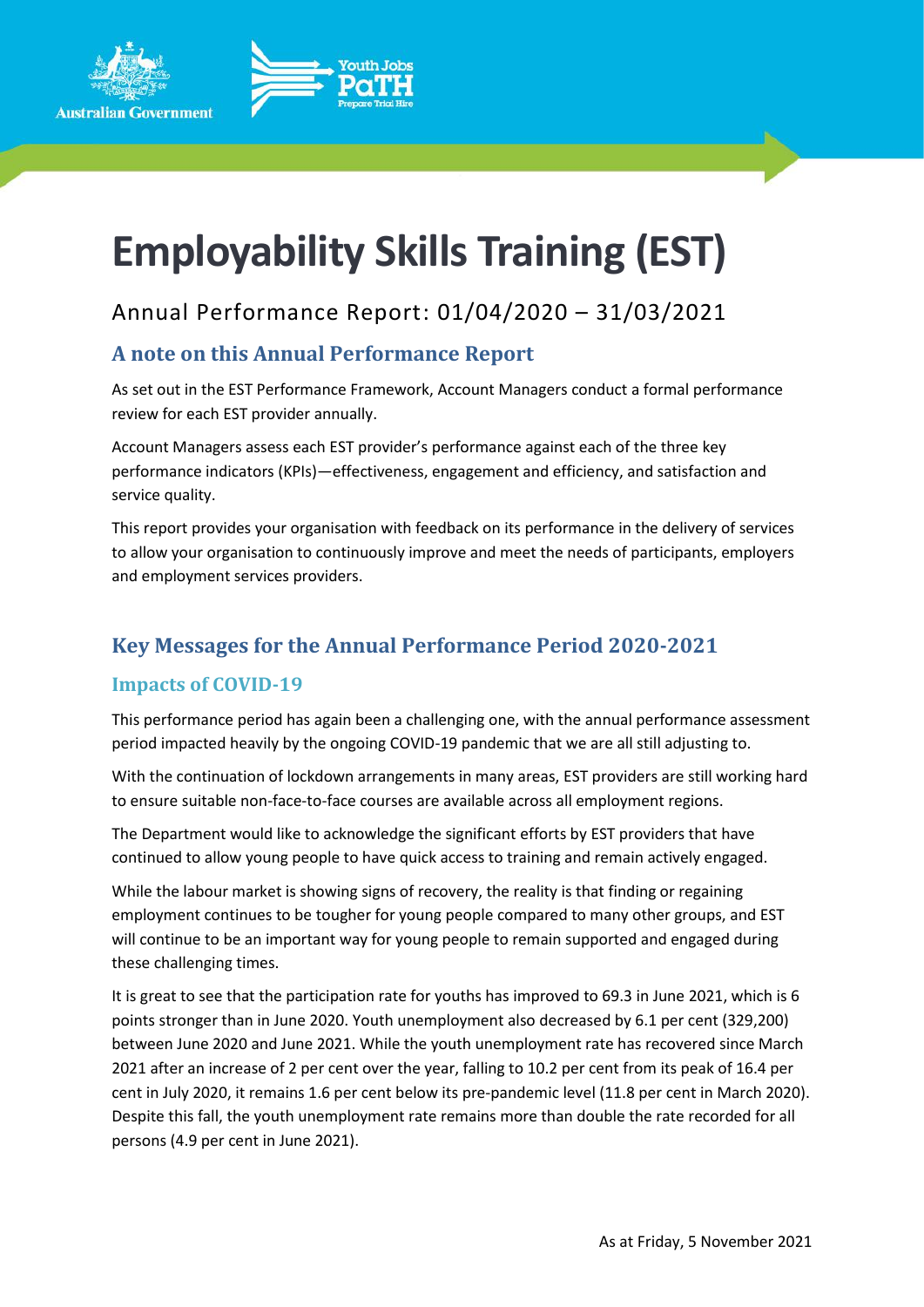## **Trends for annual performance period 1 April 2020 – 31 March 2021**

In response to the COVID-19 pandemic, EST providers showed adaptability and flexibility when it came to non-face-to-face service delivery. EST providers delivered just over 5,000 online and hybrid EST courses between 1 April 2020 and 31 March 2021.

Encouragingly, referrals remained strong throughout the performance period with EST providers ensuring there were enough courses available to fill the demand. While average class sizes decreased to around 6 participants to largely to a drop in the overall commencement rate, there was an increase in the number of courses able to be run due to the service delivery nature during COVID-19 restrictions.

Whilst there was initial impact at the height of the pandemic, the engagement rate increased markedly after the first few months and continued strongly throughout the start of 2021. This is in large part down to EST providers delivering courses that kept job seekers interested and engaged in the program.

The number of unused courses with referrals also decreased during this performance period when compared to 2019-2020. This is good for job seekers, EST and jobactive providers, reducing the number of job seekers who had to be removed from a course and referred to another course.

## **Key Areas of Focus**

As we move into 2021-22, it is even more important that EST Providers continue to get young people job ready as the economy continues to recover. Some key areas of focus for EST Providers include (but are not limited to):

- Working with jobactive providers to leverage Youth Jobs PaTH internships and wage subsidies to further help EST participants.
- With the expansion of EST eligibility to now include job seekers of all ages in Online Employment Services (OES), EST providers should be tailoring courses for age-specific groups as well as considering how they can best market their EST courses to OES job seekers.
- Working with the Local Jobs and Skills Taskforces and Employment Facilitators in your areas to identify and support the delivery of activities that address local training and employment priorities.
- Improving documentary evidence, information management processes, and any lessons learned by privacy and/or data breaches or near misses. The [Provider Portal](https://ecsnaccess.gov.au/ProviderPortal/EST/ContractualInformation/Pages/Privacy%20and%20Records%20Management%20Information%20for%20Providers.aspx) has several resources to assist providers in ensuring that personal information is protected from unauthorised access, disclosure or loss, including that which is unintentional.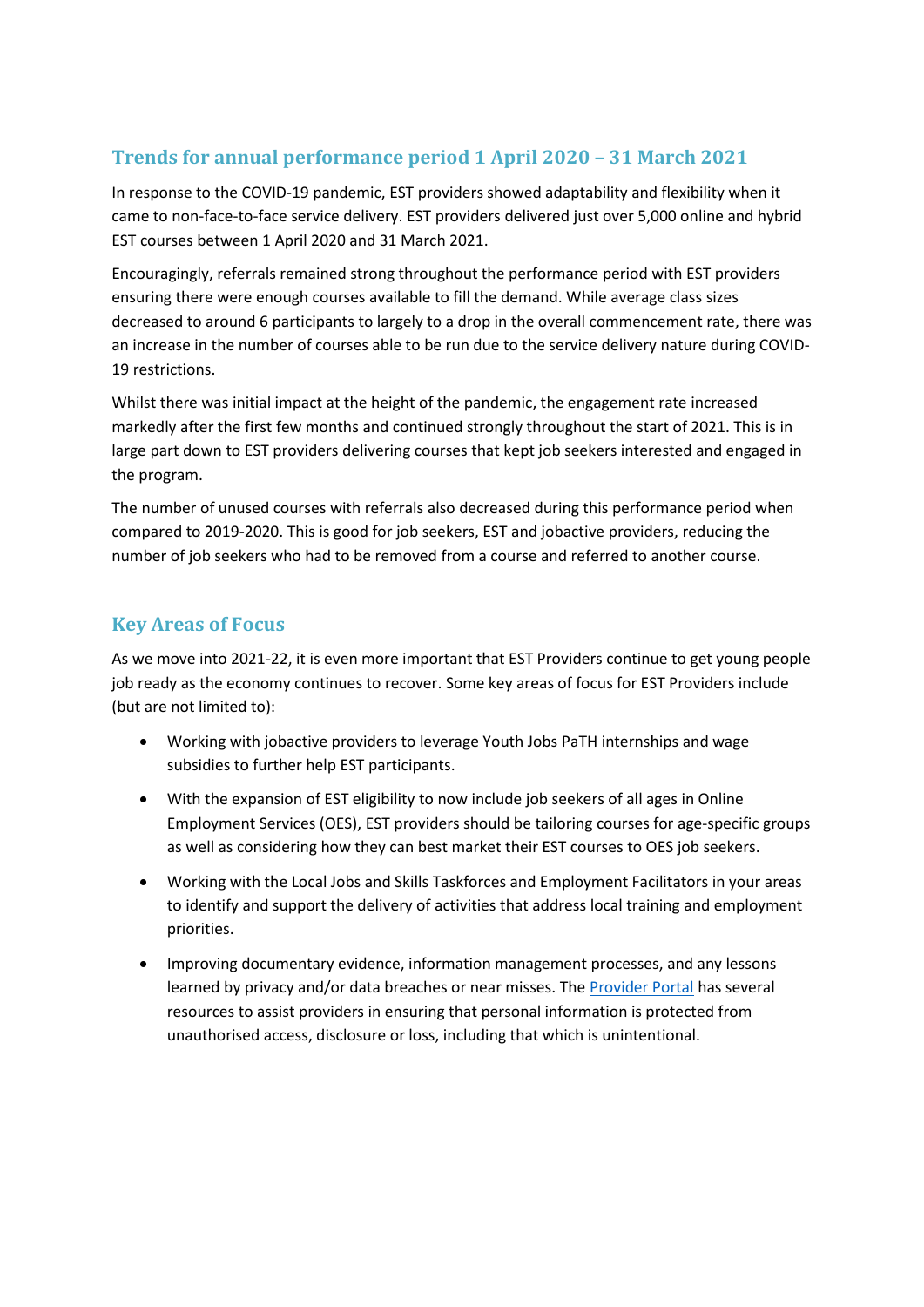# **Performance Periods 7 and 8 (1 April 2020 to 31 March 2021)**

## **EST Provider: Encompass**

As set out in the EST Performance Framework, Account Managers conduct a formal performance review for each EST provider annually.

Account Managers assess each EST provider's performance against each of the three key performance indicators (KPIs)—effectiveness, engagement and efficiency, and satisfaction and service quality.

This report provides your organisation with feedback on its performance in the delivery of services to allow your organisation to continuously improve and meet the needs of participants, employers and employment services providers.

## **Performance Results**

#### KPI 1—Effectiveness

| Employment | KPI 1.1a        | KPI 1.1b         | KPI 1.1c        | KPI 1.2       |
|------------|-----------------|------------------|-----------------|---------------|
| Region     | % commence      | % achieve 4 week | % commence      | % improved    |
|            | paid employment | outcome          | PaTH internship | following EST |
| Barwon     | 46.8            | 27.4             | 0.0             | 81.4          |

#### KPI 2—Engagement and Efficiency

| Employment | KPI 2 - Engagement rate |  |
|------------|-------------------------|--|
| Region     |                         |  |
| Barwon     | 59.8                    |  |

#### KPI 3—Satisfaction and Service Quality

Rating: Pass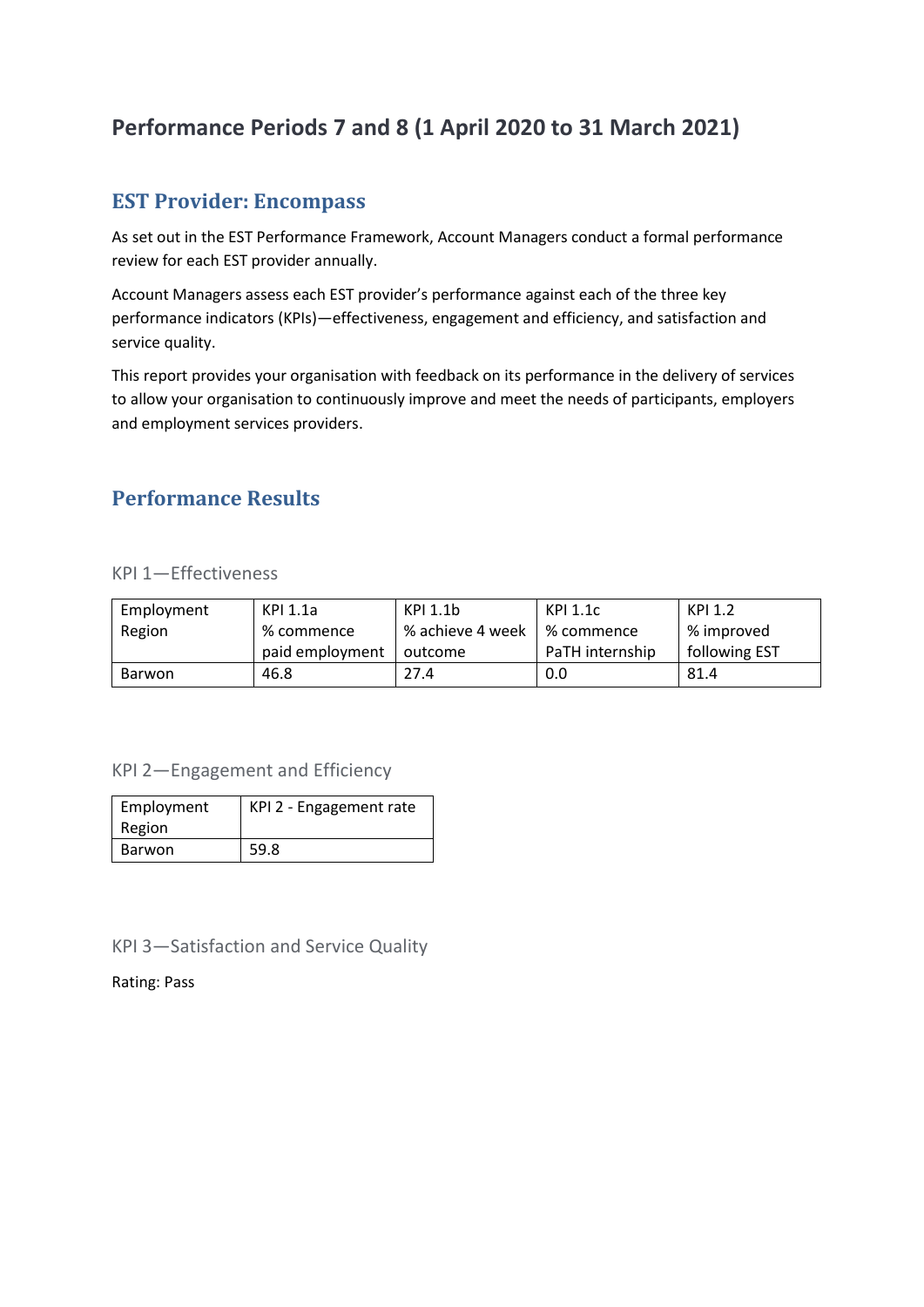## **Performance Assessment**

This report is intended to provide you with constructive feedback regarding your organisation's delivery of services throughout the performance assessment period. However, it will also focus on examining the approaches and strategies that your organisation has been using to ensure the needs of job seekers, employers and employment services providers are met.

#### KPI 1 – Effectiveness

Within 6 months of completing an EST course with Encompass, 46.8 per cent of participants commenced paid employment, with 27.4 per cent achieving a 4 week employment outcome, it is pleasing to note that your organisations performance for these measures is better than the National Proportion.

The Department recognises the challenges presented by the COVID-19 pandemic which have required Encompass to adapt their service to work within State Health directions. It is acknowledged that these directions, including lockdowns in Victoria have impacted PaTH Internships during the period. During the period, no participants who successfully finished your organisation's EST Course went on to commence a PaTH Internship. Your organisation is reminded that PaTH Internships have been designed to give young people a chance to demonstrate their skills in the workplace, with EST Courses valuable in preparing participants for future employment or work experience opportunities.

It was reported by jobactive providers that 81.4 per cent of participants demonstrated an improvement in their employability skills following participation in an Encompass EST course.

Your organisation's self-assessment report stated that EST course content is regularly reviewed and updated in line with industry demands and areas of growth and has been adapted to reflect local labour market conditions due to the ongoing COVID-19 pandemic.

The Department is satisfied with Encompass' performance against KPI 1 during this Performance Period.

#### KPI 2 – Engagement and Efficiency

During this performance period Encompass achieved an overall engagement rate of 59.8 per cent, this is below the National Proportion. Your organisation is encouraged to continue to explore and implement strategies to support participants and ensure that they remain engaged in the EST program.

Encompass' self-assessment report noted that participants that had completed your organisation's courses have shared their experiences with other job seekers, assisting with word of mouth referrals. Your report advises that trainers attempt to establish a rapport with participants early and note anecdotally that once a participant has attended for 2-3 days, they are likely to remain engaged in the course through to completion.

The Department is satisfied with Encompass' performance against KPI 2 during this Performance Period.